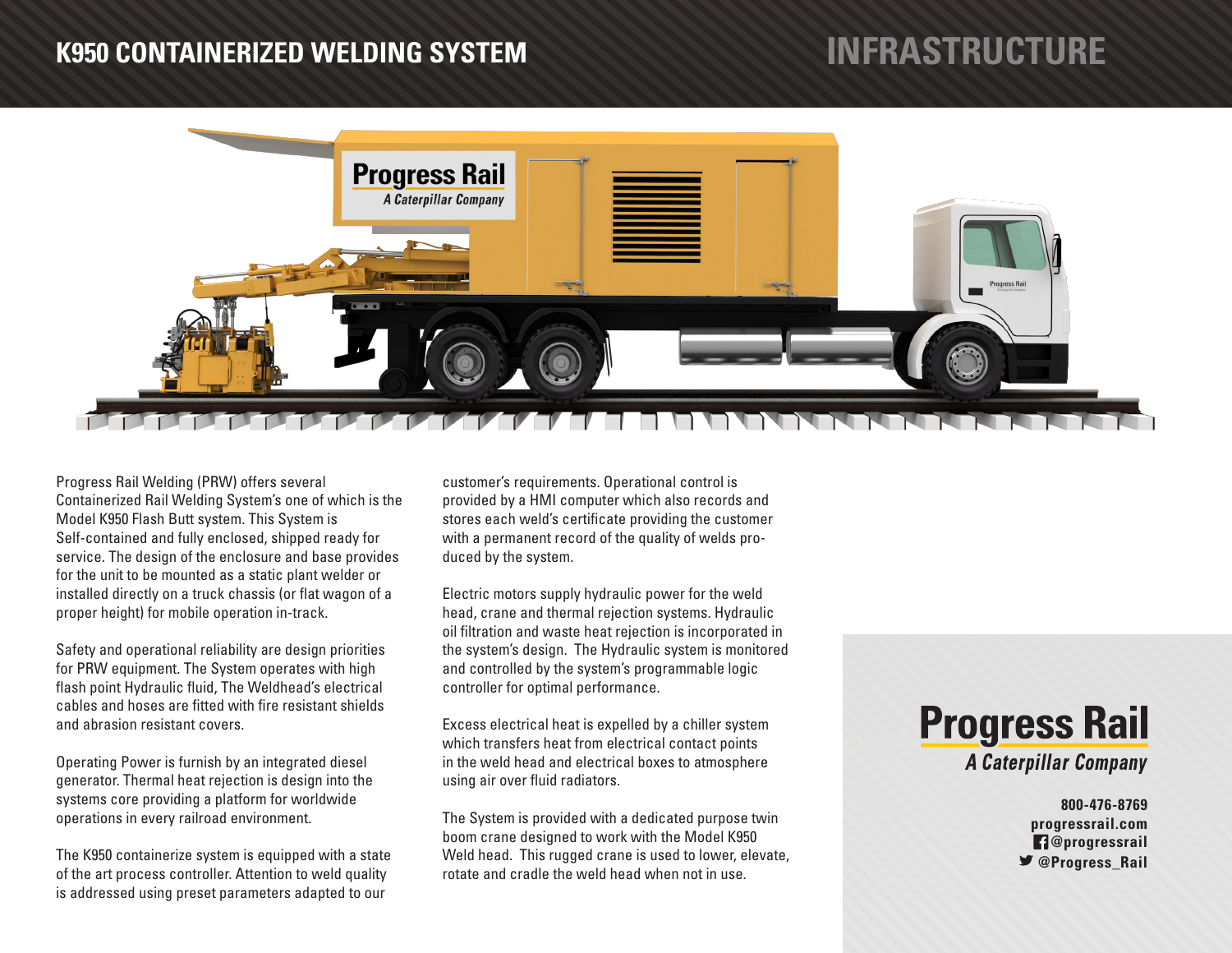## **K950 CONTAINERIZED WELDING SYSTEM**



#### **K950 Weld head Specification and Features**

 Rail welding is carried out by utilizing the principle of flash resistance welding. The K950 machine can weld rails with a cross section up to 12,000mm2. Integrated with the welding head is a flash removal device (Internal Shear).

#### **Production Rate**

Note: production rates dependent on site conditions rail geometry and preparation.

- Up to 12 welds per hour (flash removal included) for regular process
- Up to 18 welds per hour (burr removal included) for pulse process

#### **Advantages of the K950**

The Model K950 is designed to provide the highest standard of quality rail welds intrack. The Weld head is able of 120T of pulling force. The Model K950 completes a welding cycle from aligning to flash removal in one automatic sequence.

Hydraulic system of K950 is equipped with hydraulic accumulator that provides high upset velocity ensuring good weld quality on rails with high Si content.

The clamping cylinders of K950 are equipped with internal pressure intensifiers. This increases the mechanical clamp advantage to prevent slippage during welding process and ensure proper forging.

#### **PRW State of the Art Control and Data System**

The automatic welding process is under the supervision of an Allan Bradley Programmable Logic Controller (PLC). This control system has been proven in more than 200 welding plants around the world. The PLC both monitors and controls current, voltage, pressure, and distance transducers mounted throughout the system. The PLC combined with the PRW Weld Monitoring Software, records the critical parameters and controls the welding process. This cutting edge system of current and voltage feedback automatically compensate for deviations which occur during the welding process. This state of the art system is capable of storing a wide range of customer welding programs.

### **Technical Data**

Progress Rail Containerized Rail Welder Model K950

**DIESEL POWER STATION:** 380V/50Hz (460V/60Hz) **RATED PRIMARY CURRENT (50% DUTY CYCLE):** 540Amps **RATED POWER (50% DUTY CYCLE):** 210KVA **RATED WORKING HYDRAULIC PRESSURE:** 3200PSI **RATED UPSET FORCE:** 1200KN (120000KGF) **RATED CLAMPING FORCES:** 2900KN (290000KGF) **MASS:** 3200KG **OVERALL DIMENSION (W\*H\*L):** 1000x970x1895mm



**A Caterpillar Company** 

**800-476-8769 progressrail.com @progressrail**  $\blacktriangleright$  **@Progress Rail**